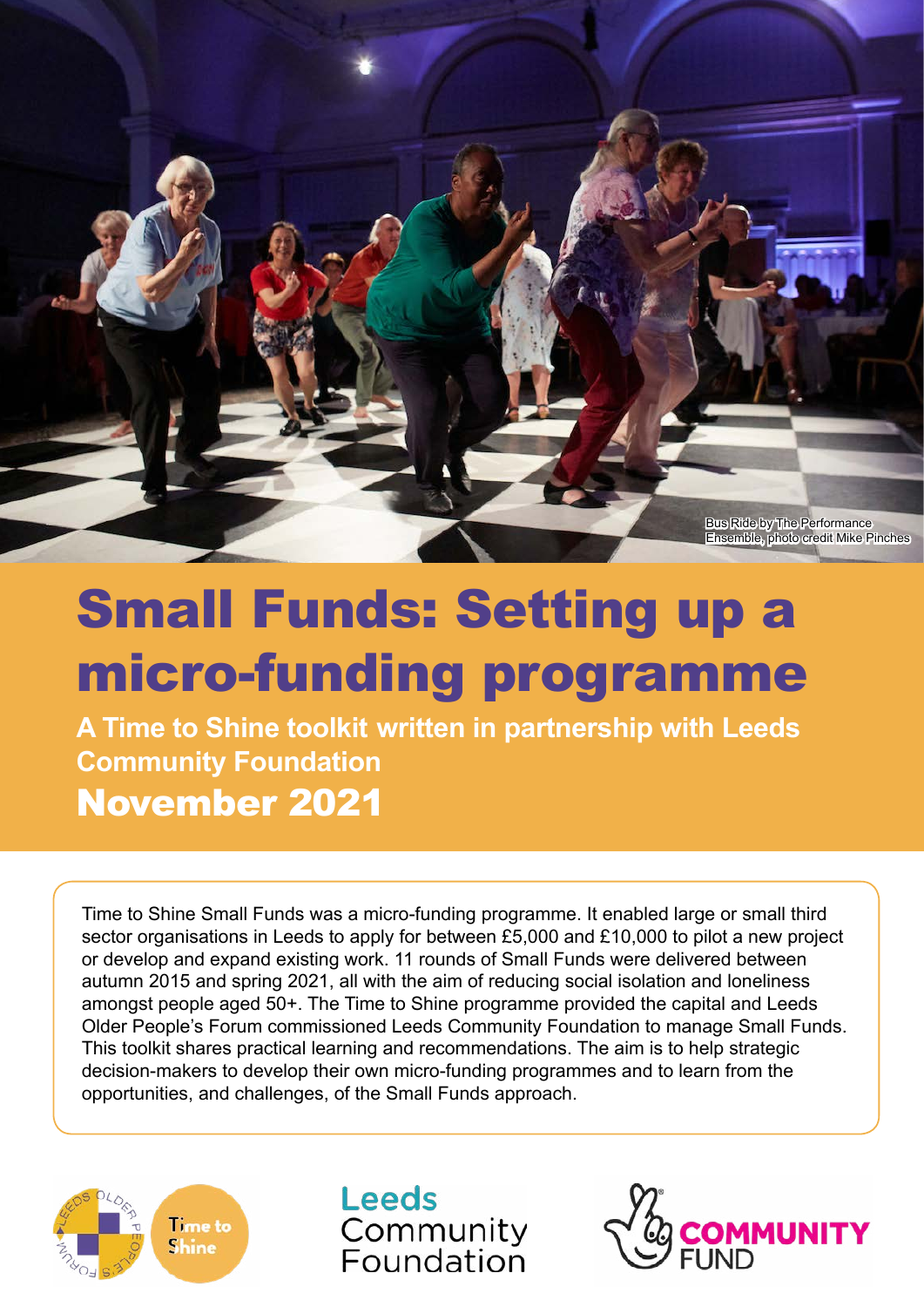# Testing different approaches and learning from experience

## Public briefing events:

Leeds Community Foundation held public briefing events in the first two rounds to generate interest in Small Funds, share the vision and reach new organisations. As momentum gathered and awareness of the funding increased across the city, these events were no longer necessary.

## Themed funding rounds:

The first six rounds of Small Funds were themed: 1. Carers & Dementia; 2. Men; 3. Communications; 4. Relationships; 5. Transport; 6. Transport and open. The themes were used to address identified gaps within the wider Time to Shine programme and to create opportunities to gather themed learning. Fewer organisations applied and Round 5 only attracted one application. From Round 7 onwards the themes were removed and all rounds were 'open', leading to more applications and a wider range of creative projects. Organisations could apply more freely when the time was right and they were ready to implement an idea. It removed the potential pressure for organisations to 'shoehorn' their ideas to fit the criteria. This led to higher quality applications; often applicants were genuinely excited to pilot something that they had wanted to try for a while.

## Monitoring and evaluation:

Taking part in Ageing Better's national evaluation was trialled and then stopped. One reason was that this type of formal evaluation questionnaire didn't fit with the Asset-Based Community Development approach used by many Small Funds projects. The requirements were interpreted as onerous and disproportionate to the amount of funding awarded. Instead, from Round 3 onwards, partners were encouraged to use their own existing (and familiar) methods of evaluation. They collected data, wrote interim and final reports, shared case studies, test and learn case studies and quotes to demonstrate the learning, legacy and outcomes for participants.

#### Group inductions:

Initially, individual visits were made to projects. Later the value of hosting facilitated group inductions became clear. These enabled partners to meet face-to-face, learn about each other's projects and feel part of the wider programme.

#### Test and learn:

Partners had the flexibility to try things out, reflect and then adapt their project approach based on their learning and experience. No project 'failed'. This was a key factor in the success of Small Funds and reduced stress for delivery partners.

#### Funding duration:

Two-year funding was trialled in Round 9, instead of the usual 12 months. The purpose was to compare both approaches. Shorter timescales enabled more projects to receive a share of the funding. Longer timescales enabled projects to co-produce their work, develop it in response to feedback and establish the project. Unfortunately comparisons couldn't be made due to Covid-19. However, this extended funding period did prove invaluable for helping partners to navigate the challenges of lockdown and supporting older people through the pandemic.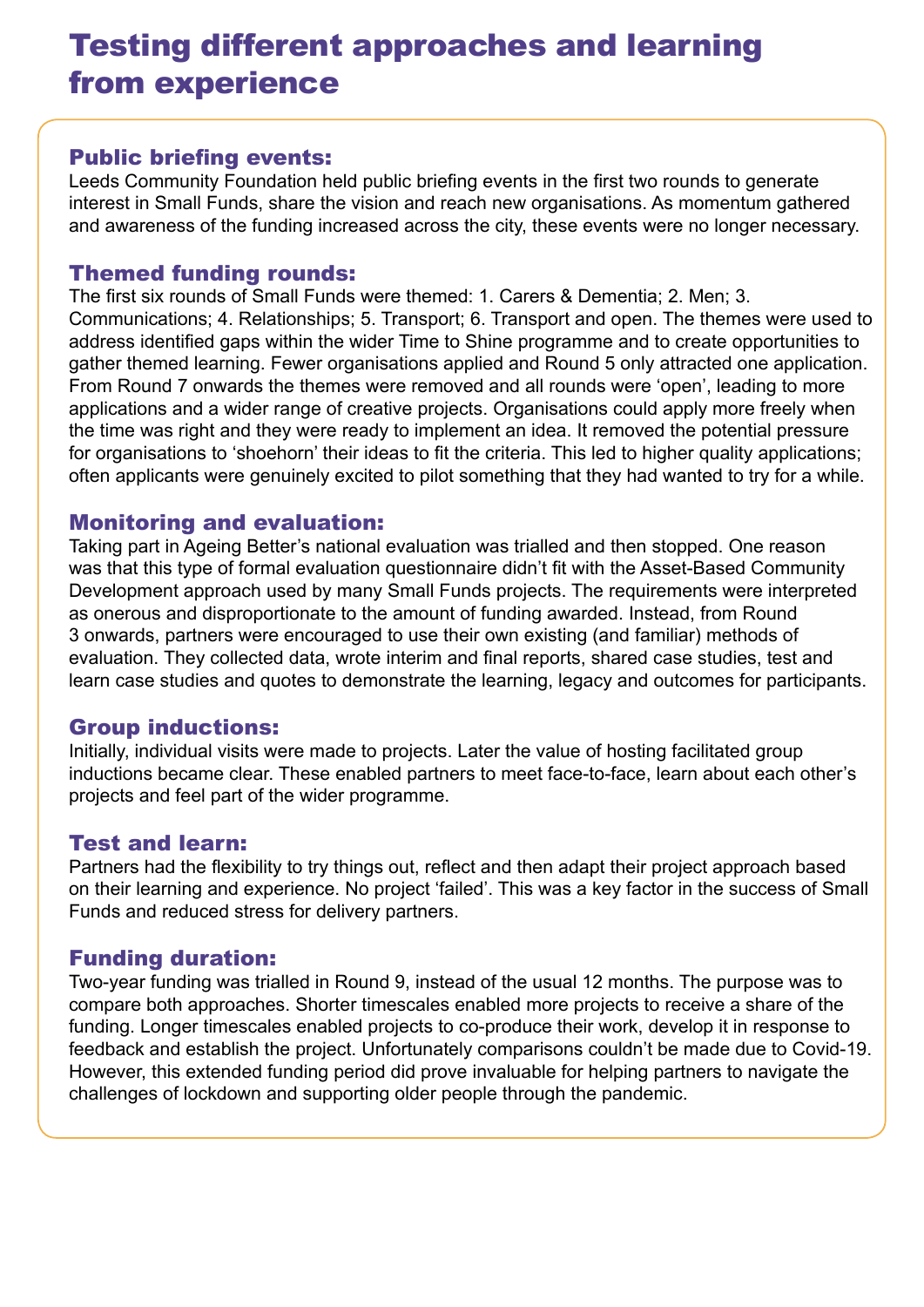# Challenges faced during the Small Funds programme

# Covid-19:

This was one of the biggest challenges, particularly as many Small Funds projects provided social opportunities for people aged 50+. Some switched to remote provision via Zoom and over the phone. Three organisations returned the funding, despite its flexibility, in light of the significant challenges they faced during the pandemic.

## Business closure:

One social enterprise folded and had to return unused funding. This impacted on other aspects of the Time to Shine programme due to the strong partnerships that had been established.

## Inexperience:

Two organisations only received half of their funding allocation due to challenges around reporting, despite significant support offered by Leeds Community Foundation. Organisations which are very small, brand new and/or entirely volunteer-led may be susceptible to this challenge.

# Themed rounds:

Removing the themed rounds in favour of 'open' rounds perpetuated the gaps in delivery identified within the wider Time to Shine programme.

# Full cost recovery:

Third Sector organisations sometimes try to keep costs down on funding applications. They may be reluctant to include management costs and adequate staff hours in their budget. Leeds Community Foundation encouraged and supported a full cost recovery model. The team made contact with partners whose budgets needed reworking; this helped partners to understand the value of a well-resourced project.

# Project progression:

Time to Shine initially planned to commission larger projects every two years. This was to enable Small Funds delivery partners to pilot ideas and gather evidence which would, in turn, support their bids for larger Time to Shine projects. When Time to Shine's commissioning cycle changed to every three years this progression route was disrupted. In order to sustain their Small Funds project, if they wished to do so, partners had to apply elsewhere or use their organisation's own resources.